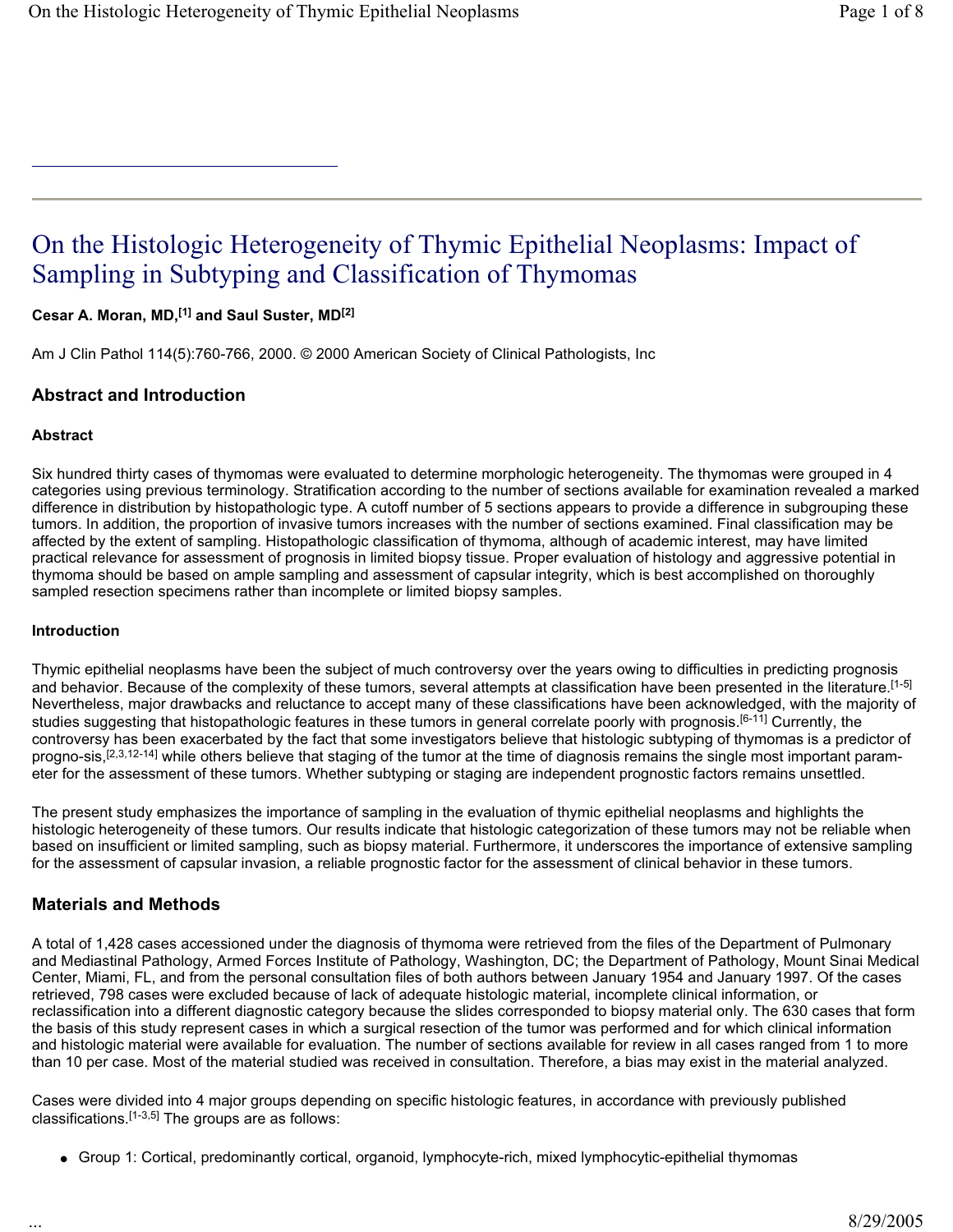- Group 2: Spindle cell and medullary thymomas
- Group 3: Predominantly epithelial thymoma, atypical thymoma, and polygonal cell thymoma and well-differentiated thymic carcinoma
- Group 4: Mixed (Marino and Muller-Hermelink<sup>[3]</sup>), medullary and cortical, lymphocyte-rich and spindle cell, epithelial-rich and spindle cell, and epithelial-rich and lymphocyte-rich thymomas, well-differentiated thymic carcinoma and spindle cell thymoma or cortical thymoma or lymphocyte-rich thymoma

Each group of tumors was matched with the number of sections studied per case.

# **Results**

The results of the present study comparing the number of sections studied with the final classification of the tumors are given in Table 1.

Group 1 Image 1 consisted of 229 cases and accounted for the largest percentage of cases in the study (36.3%). In this group, 25 cases (10.9%) were invasive. In group 1, fewer than 5 sections were available for review in 129 (56.3%) of 229 cases. The 157 tumors in group 2 Image 2 accounted for 24.9% of the total cases studied, with 32 cases (20.4%) representing invasive thymomas. Approximately 75% of the cases in this group had fewer than 5 sections available for review (117/157). Group 3 Image 3 comprised 55 tumors and accounted for 8.7% of all cases studied; 14 cases in this group (25%) were invasive. Approximately two thirds of the cases in group 3 (36/55) had fewer than 5 sections available for review. Group 4 Image 4 included 189 tumors and accounted for 30% of the cases studied. In this group, 23 cases (12.2%) were invasive. Fewer than 50% of the cases in this group (84/189) had fewer than 5 sections available for review.



Image 1. Thymoma group 1, mixed epithelial/lymphocytic-cortical thymoma (H&E, x50).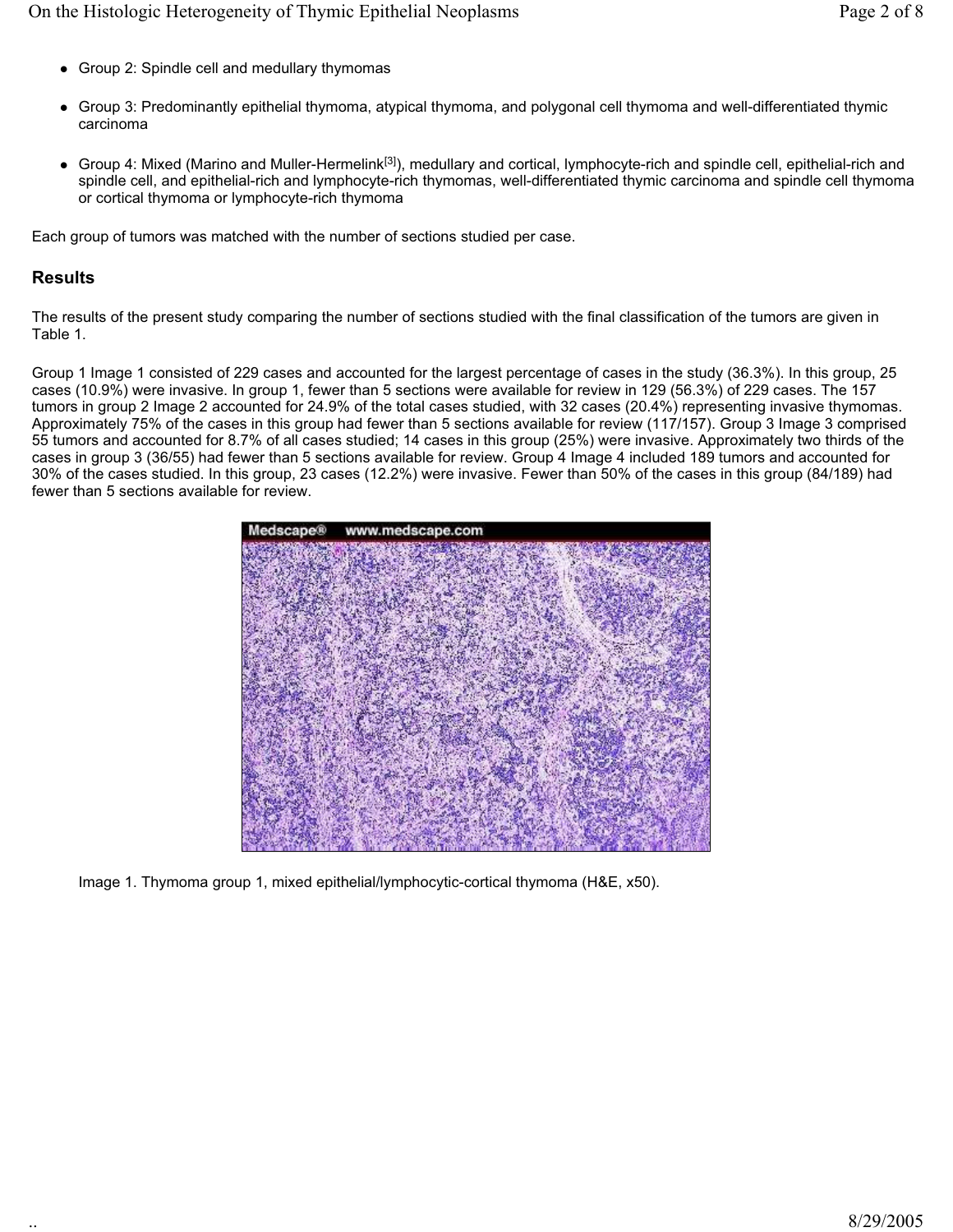

Image 2. Thymoma group 2, spindle cell thymoma-medullary thymoma (H&E, x75).



Image 3. Thymoma group 3, atypical thymoma-well-differentiated thymic carcinoma (H&E,x60).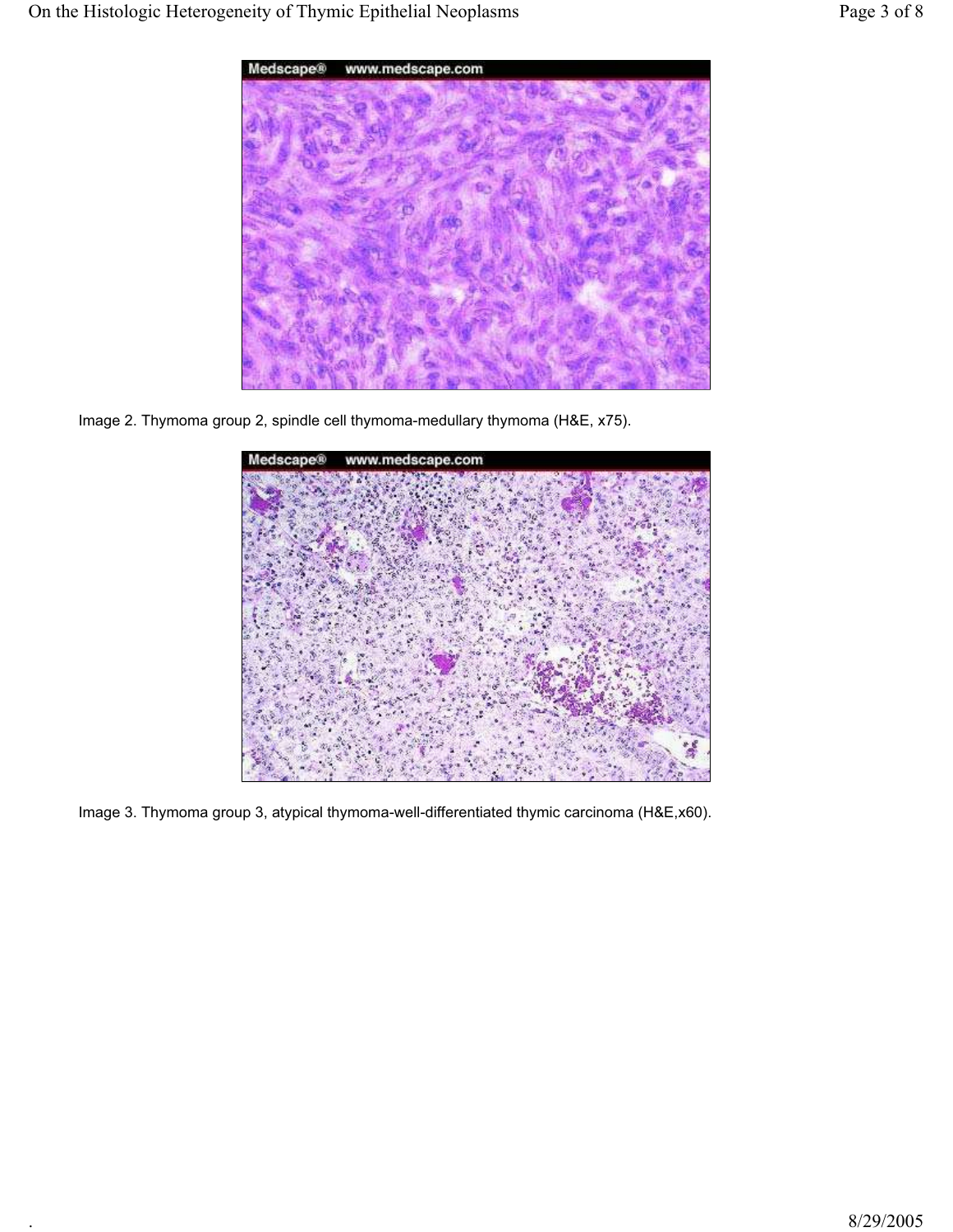

Image 4. Thymoma group 4, mixed histologic features (H&E, x60).

When the tumors were separated based on the number of sections studied, important differences were observed in the distribution of the histopathologic diagnostic categories, depending on whether fewer than 5 sections or 5 or more sections were available for review. The number of cases that could be categorized in group 1 remained approximately the same irrespective of the number of sections available for review (36.3% for the entire group overall, 35.2% for cases with fewer than 5 sections available for examination, and 37.9% for cases with 5 or more sections available for examination), but the proportions varied substantially for the other groups Table 2.

In group 2, 117 cases had fewer than 5 sections available for examination compared with 40 cases for which 5 or more sections were available. Group 2 thymomas thus corresponded to 32.0% of the total number of cases with fewer than 5 sections compared with only 15.2% of those with 5 or more sections available for review, indicating that when more sections are available for review, chances are lower that any given case will be categorized as a pure spindle or "medullary" thymoma. In the present study, when 5 or more sections were available for review, the number of cases that could be categorized as pure spindle or medullary thymoma was reduced to half of that of the group with fewer than 5 sections.

In group 3, 36 cases had fewer than 5 sections available for examination compared with 19 cases for which 5 or more sections were available. Group 3 thymomas thus accounted for 9.8% of the total cases with fewer than 5 sections compared with 7.2% of those with 5 or more sections available for review.

In group 4, 84 cases had fewer than 5 sections, and 105 had 5 or more sections available for review. Group 4 thymomas thus accounted for 23.0% of the total cases with fewer than 5 sections compared with 39.8% of those with 5 or more sections, thus confirming the observation that when a larger number of sections is available for review, the likelihood is increased that a tumor will be classified as mixed. In the present study, the number of tumors displaying mixed histologic features increased when 5 or more histologic sections were available for examination compared with cases in which mixed features could be identified with fewer than 5 sections.

The sampling factor also seems to influence the incidence of invasiveness, although to a lesser extent. In the present study, 94 cases showed gross and/or histologic evidence of invasion accounting for 14.9% of the total cases in the study. Invasiveness was observed in all histologic groups (Table 1). There were 25 invasive tumors in group 1 (10.9% of this group), 32 in group 2 (20.4% of group 2), 14 in group 3 (25% of group 3), and 23 in group 4 (12.2% of group 4). When tumors were analyzed by number of sections, there was a mild increase in the number of invasive tumors for those in which 5 or more sections were available for review (52 cases) compared with those with fewer than 5 sections (42 cases). Interestingly, the most striking differences were observed for group 4, in which the number of invasive cases more than doubled when 5 or more sections were available for review.

# **Discussion**

Over the years, there has been great controversy about the best manner to correlate histologic features of thymoma with clinical behavior and prognosis. In 1955, Castleman<sup>[15]</sup> stated that it was not only difficult but also hazardous to try to classify thymomas based on the embryonic development of the thymus gland and added that, owing to the many variations within a given tumor, there were no foolproof criteria based on histologic features that would allow separation of those tumors limited to the thymus from those that infiltrated adjacent structures. In 1961, Bernatz et al<sup>[1]</sup> described 138 cases of thymoma and presented a histologic classification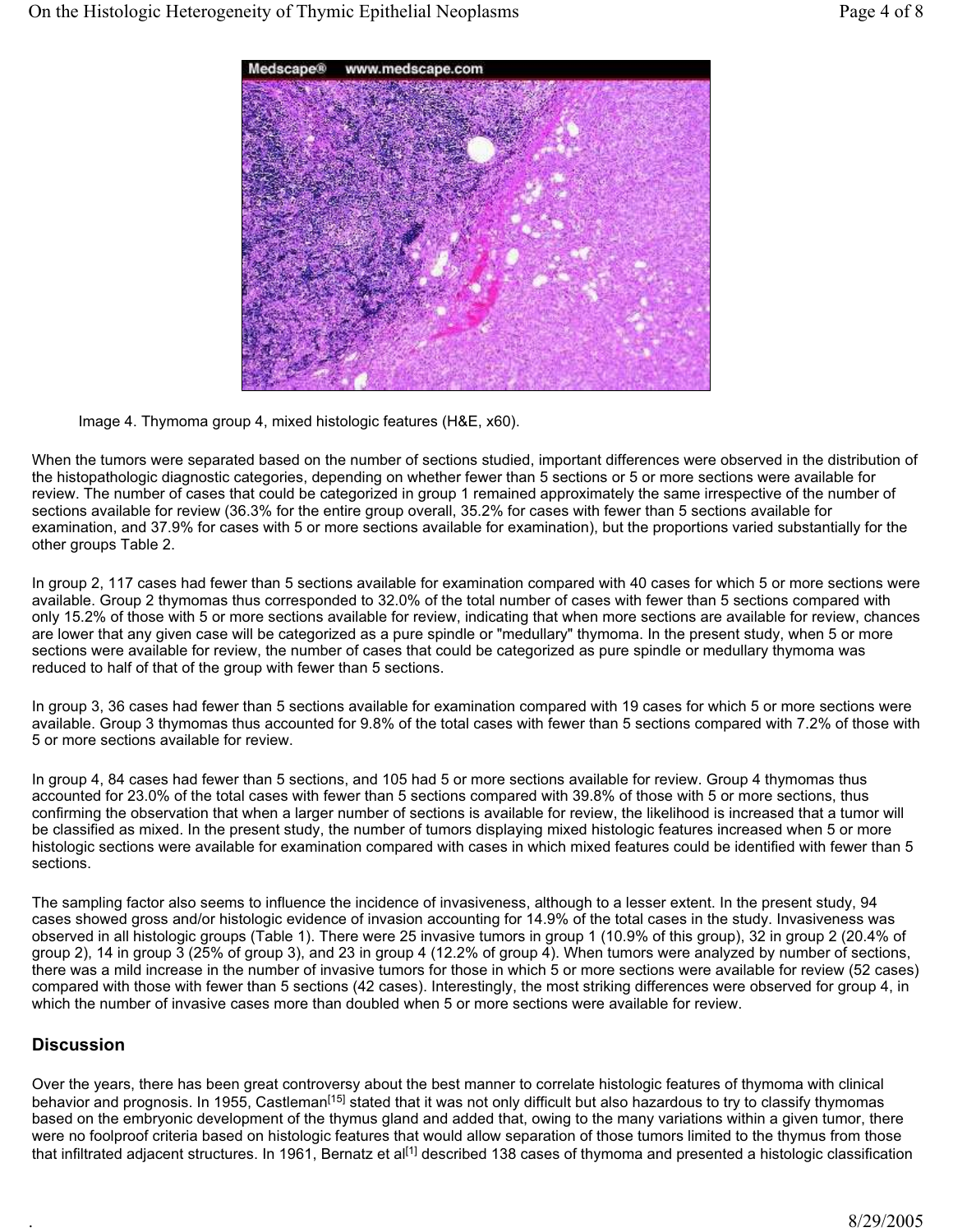based on the relative proportion of lymphocytes to epithelial cells and on the shape of the epithelial cells. This histologic classification, which had been applied previously in a somewhat modified form by Castleman[15] and by Lattes and Jonas,[16] essentially divided these tumors into 4 groups: lymphocyte-rich, epithelial-rich, mixed, and spindle cell type. The authors noted the existence of invasive thymomas across all of their histologic types and concluded that when these tumors are invasive, the outcome is similar regardless of the histologic subtype.

Salyer and Eggleston<sup>[17]</sup> observed that invasive growth of thymoma could not be predicted by the histologic type and that invasion or implants occurred with all histologic variants. In 1976, Rosai and Levine<sup>[18]</sup> reiterated Castleman's view expressed more than 20 years earlier and concluded that histologic subclassification of thymoma was of limited prognostic value and that the status of capsular invasion was a more reliable feature for the assessment of clinical behavior in these tumors. The concept thus emerged that assessment of capsular integrity (ie, staging) was far more important for prognostication of clinical behavior than histologic subclassification, a contention that has been supported by many other published studies.<sup>[19-30]</sup>

The topic of histologic heterogeneity in thymoma also has been cited frequently in the literature. Lattes and Jonas,<sup>[16]</sup> in a study of thymoma, pointed out the need for examining multiple sections for proper histologic categorization owing to the great variation in histologic composition. Salyer and Eggleston,<sup>[17]</sup> in their study of thymoma, acknowledged that assigning these tumors to various histologic types was a subjective exercise, considering the variation of pattern and cell predominance within a given tumor, and regarded histologic subcategorization of thymoma as "somewhat arbitrary." They pointed out, for example, that an area that is predominantly epithelial may be present in an otherwise predominantly lymphocytic tumor. They also highlighted the fact that although tumors classified as mixed in the scheme by Bernatz et al<sup>[1]</sup> are represented by tumors with an approximately equal amount of lymphocytes and epithelial cells, the size and shape of the epithelial cells can vary widely. They further speculated that some of the apparent variances observed between the reported series may have been the reflection of subjective differences in histologic categorization by the respective investigators.

Lewis et al,<sup>[31]</sup> in a large clinicopathologic review of thymoma from the Mayo Clinic, Rochester, MN, acknowledged that histologic classification of the tumors was made difficult because the ratio of epithelial cells to lymphocytes seems to comprise a continuous spectrum, and many variations may be found within a given tumor. The concept of heterogeneity in thymomas has been supported further by immunohistochemical studies. Studies have demonstrated that the proliferating epithelial cells in thymoma show a range of expression and frequently coexpress antigens presumed to be specific for cortical and medullary epithelial cells of the thymus.<sup>[32,33]</sup>

The belief that histologic subtyping of thymoma is inferior to evaluation of invasiveness for the prognostication of these tumors has been challenged in recent years. In 1985, Marino and Muller-Hermelink<sup>[3]</sup> presented a new histologic classification of thymoma that divided these tumors into cortical, medullary, and mixed based on the putative similarities of the tumor cells to 2 of the normal compartments of the thymus gland. The authors stated that these 3 categories reliably correlated with invasiveness. It should be pointed out that the mixed category in the Marino and Muller-Hermelink classification differs from that of the classification of Bernatz et al<sup>[1]</sup> in that in the former, mixed thymoma refers to tumors displaying clearly identifiable areas of cortical and medullary thymoma existing side by side within the same tumor mass, whereas in the latter, mixed refers to an equal admixture of thymic epithelial cells with lymphocytes. The introduction of this new concept of mixed thymoma was very important, since it acknowledged a much neglected fact in many of the previous classifications, ie, that many of these tumors can and indeed often do contain areas in which the neoplastic epithelial cells can adopt a round, polygonal, and spindled appearance within the same tumor mass, resulting in tumors that harbor an admixture of growth patterns that span the gamut of histologic subtypes described for various classifications.

A few years later, Kirchner and Muller-Hermelink<sup>[34]</sup> revised this classification and introduced 2 new categories, predominantly cortical (also designated as organoid) thymoma and well-differentiated thymic carcinoma. A number of studies in support of the classification by Marino and Muller-Hermelink3 have been presented in the literature.<sup>[13,14,35,36]</sup> The maiority of these studies seem to support the contention that the various histologic types in the "histogenetic" classification of Marino and Muller-Hermelink<sup>[3]</sup> closely correlate with invasiveness and, therefore, can reliably serve to predict clinical behavior for these tumors. Moreover, the majority of these studies seem to indicate that the medullary and mixed categories represent entities that are biologically distinct from cortical and well-differentiated thymic carcinoma, the latter following a more aggressive clinical behavior, while the former essentially represents benign, noninvasive, nonmetastasizing neoplasms. However, in the majority of these studies, there has been a lack of information about the number of sections studied per case. In addition, in many of these studies, the information has been based largely on tumors that were studied by biopsy samples alone. The effect of tumor sampling and histologic heterogeneity in the final histologic classification for the studies supporting the Muller-Hermelink classification has thus not been adequately documented.

In the present study, we compared the effect of tumor sampling on histologic classification in a large cohort of patients with thymoma who underwent complete surgical excision as their primary treatment. Our study demonstrated that final histopathologic classification into any of the currently available classification schemes could vary considerably depending on the number of sections examined. The greatest variations were observed for histologic groups 2 and 4. When fewer than 5 histologic sections were available for review, 32.0% of the tumors were classified into group 2; when 5 or more sections were available for review, fewer than half the number of cases (15.2%) could be classified into this group. The inverse phenomenon was observed for group 4 lesions; when fewer than 5 sections were available for review, only 23.0% of cases could be classified in this group, whereas when 5 or more sections were examined, the proportionate number of tumors classified as mixed was substantially higher (39.8%). These findings seem to indicate that when more tissue sections are examined per case in thymomas, there will be a lesser likelihood that a tumor will be classified as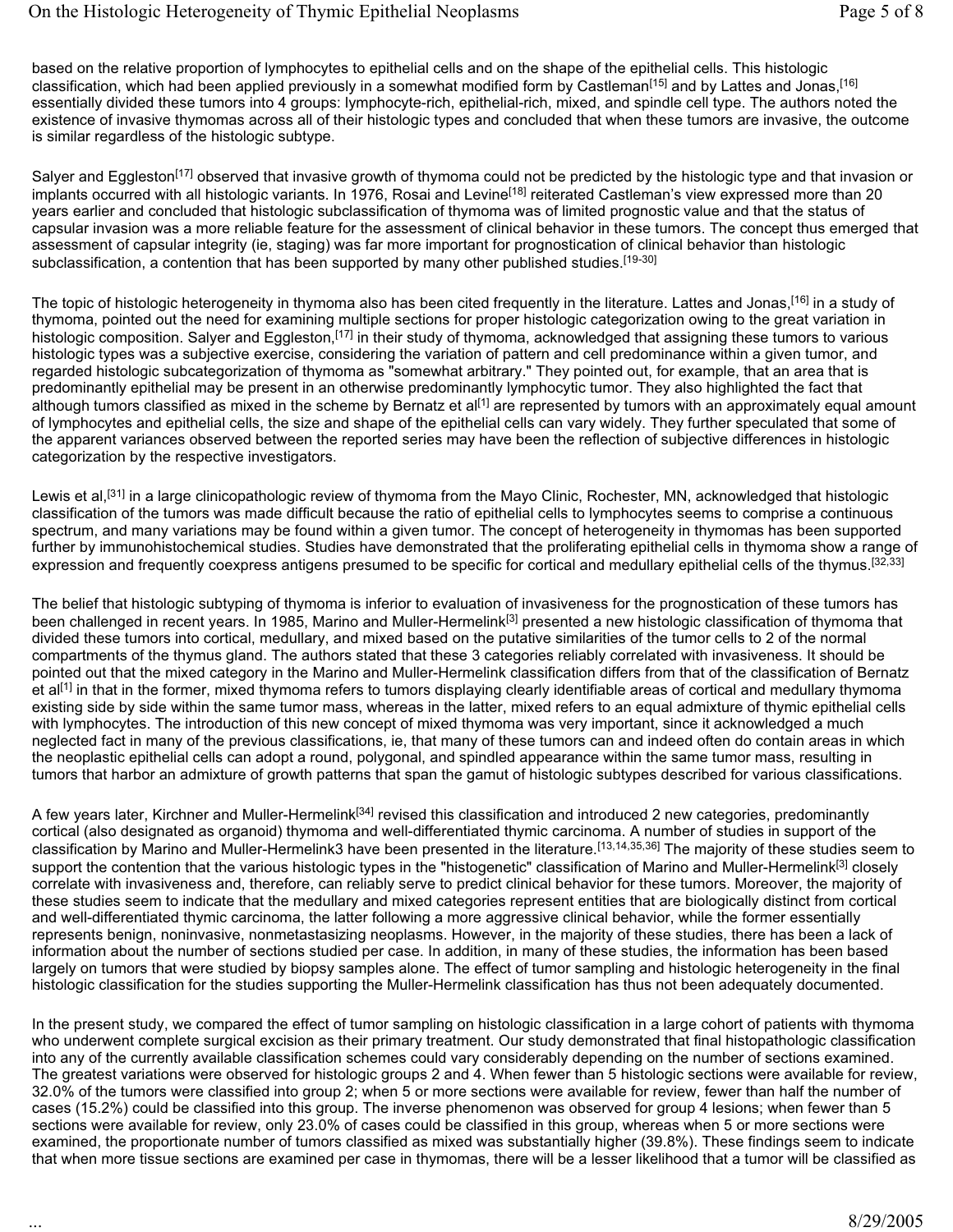the pure type, at the expense of an increase in the number of mixed cases.

These findings not only have some bearing on the significance of histologic categorization for prognostication in thymoma but they also raise the issue of the validity of previous studies addressing histogenetic and other classification schemes based on the study of limited histologic material. It is of interest that in the present study, invasive tumors could be identified in all of the histologic groups. Most notably, the largest percentage of invasive tumors corresponded to group 2, a type of tumor deemed to be benign and rarely invasive by the proponents of the Muller-Hermelink classification.[13,14,37-40]Moreover, the number of invasive tumors increased slightly when 5 or more histologic sections were available for review, indicating that the extent of sampling also may influence the probability of finding invasion in a given neoplasm.

Furthermore, it is noteworthy to mention that approximately 15% of thymomas in our series were invasive lesions regardless of their histologic subtype. This reinforces our opinion that thymomas should be regarded as potentially malignant neoplasms regardless of the histologic subtype, with a clear-cut potential for recurrence and metastasis if untreated.<sup>[41-48]</sup>

One important question that is drawn from this study pertains to the issue of proper sampling of these tumors. We consider that these tumors should be handled in a manner similar to uterine smooth muscle tumors for the purpose of adequate tissue sampling. We recommend that at least 1 section be taken per centimeter of tumor diameter, or a minimum of 10 sections for tumors of considerable size. In addition, it is important to ink the outer surface of the gross specimen to determine the extent of infiltration beyond the capsule by tumor and the adequacy of the surgical resection margins.

The present study underscores the histologic heterogeneity of thymoma and indicates that final classification may be affected by the extent of sampling, with more cases falling into the mixed category when more sections are examined. These findings suggest that histologic subclassification of thymoma, although of academic interest, may be of limited practical relevance for assessment of prognosis, particularly with limited biopsy material or in incompletely sampled cases.

#### **Tables**

|                           | Group 1       |                 | Group 2       |                 | Group 3      |                 | Group 4       |                | <b>Total</b> |                                               |
|---------------------------|---------------|-----------------|---------------|-----------------|--------------|-----------------|---------------|----------------|--------------|-----------------------------------------------|
| No. of<br><b>Sections</b> | No. (%)       | <b>Invasive</b> | No. (%)       | <b>Invasive</b> | No.<br>(%)   | <b>Invasive</b> | No. (%)       |                |              | Invasive $\parallel$ No. $\parallel$ Invasive |
|                           | 33(36)        |                 | 33(36)        | 2               | 11(12)  0    |                 | 15(16)        |                | 92           | $\overline{4}$                                |
| 2                         | 38 (37.6)     | 4               | 38 (37.6)     | ∥4              | 3(3.0)       | II O            | 22 (21.8)     | IIЗ            | 101          | 11                                            |
| 3                         | 26 (27)       | 3               | 29 (30)       | 16              | $13(13)$   4 |                 | 29(30)        | $\overline{2}$ | 97           | 15                                            |
| 4                         | 32(42)        | 4               | 17(22)        | 16              | 9(12)        |                 | 18(24)        |                | 76           | 12                                            |
| 5                         | 25(33)        |                 | 18 (24)       | 14              | 4(5)         | $\overline{c}$  | 29 (38)       | 4              | 76           | 11                                            |
| 6                         | 17 (39)       | 3               | 5(11)         | 2               | 2(5)         | 0               | 20 (45)       |                | 44           | 6                                             |
|                           | 20 (57)       | 4               | 2(6)          | 2               | 4(11)        | 3               | 9(26)         |                | 35           | 10                                            |
| 8                         | 12 (39)       |                 | 5(16)         | IЗ              | 2(6)         |                 | 12 (39)       | $\overline{2}$ | 31           | $\overline{7}$                                |
| 9                         | 6(40)         | 1               | 3(20)         | l0              | 0(0)         | $\mathbf 0$     | 6(40)         | 1              | 15           | $\overline{2}$                                |
| 10                        | 20(32)        | $\mathbf{3}$    | 7(11)         | Iз              | 7(11)        | 3               | 29 (46)       | $\overline{7}$ | 63           | 16                                            |
| Total                     | 229<br>(36.3) | 25<br>(10.9)    | 157<br>(24.9) | 32<br>(20.4)    | 55<br>(8.7)  | 14(25)          | 189<br>(30.0) | 23<br>(12.2)   | 630          | 94<br>(14.9)                                  |

# **Table 1. Comparative Analysis Between Number of Sections and Subtype of Thymomas for 630 Cases\***

\* The percentages for invasive tumors (given in parentheses) are based on the group total. Group 1 includes cortical, predominantly cortical, organoid, lymphocyte-rich, and mixed epithelial-lymphocytic thymomas; group 2, medullary and spindle cell thymomas; group 3, predominantly epithelial, polygonal cell, and atypical thymomas and welldifferentiated thymic carcinoma; and group 4, mixed thymomas: medullary and cortical, lymphocyte-rich and spindle cell, epithelial-rich and spindle cell, and epithelial-rich and lymphocyte-rich thymomas.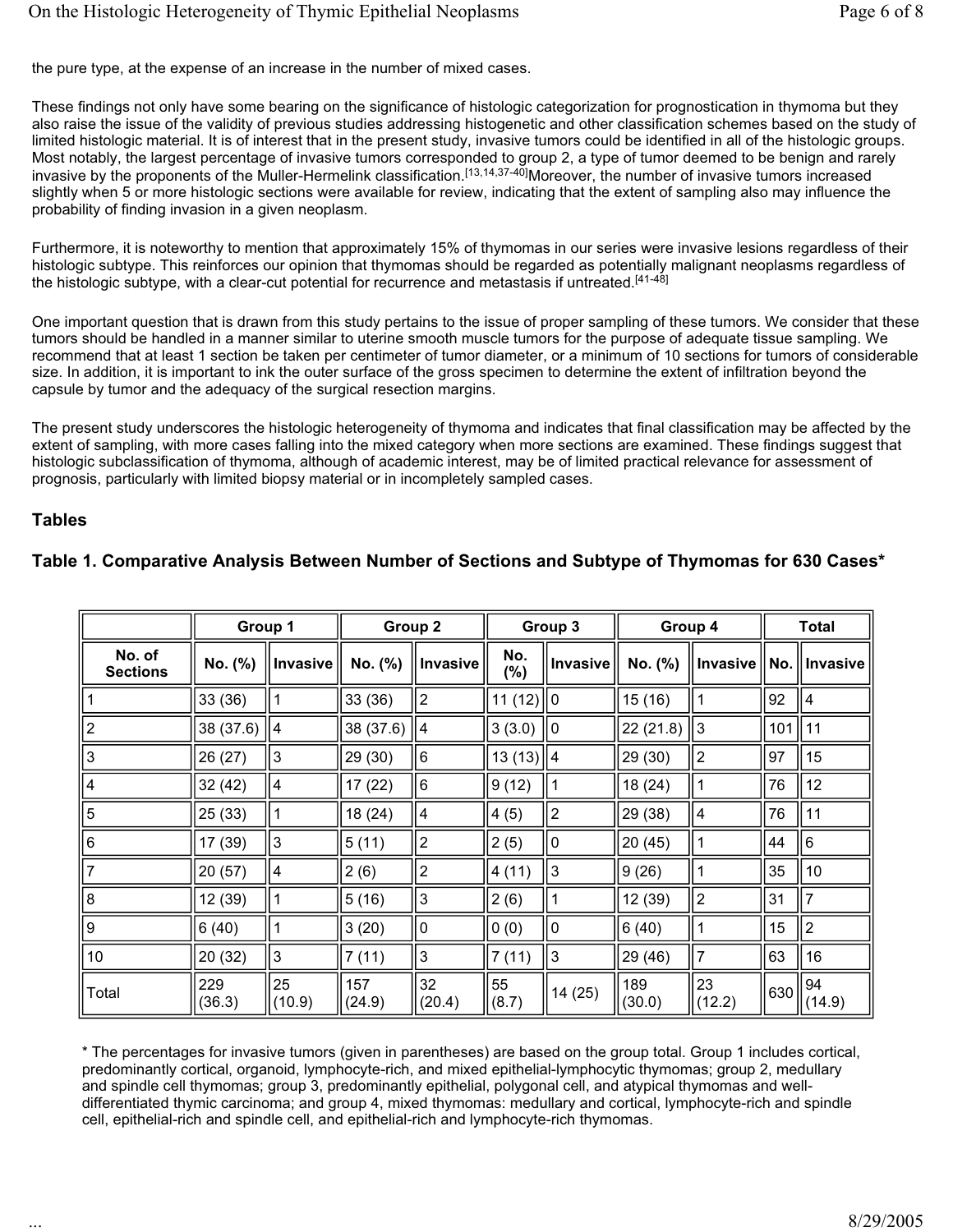# **Table 2. Comparison of Histologic Groups of Thymoma for 630 Cases With Fewer Than 5 Sections vs 5 or More Sections\***

| Histologic<br>Group | <5 Sections<br>$(n = 366)$                         | >/=5 Sections<br>$(n = 264)$                        |  |  |  |
|---------------------|----------------------------------------------------|-----------------------------------------------------|--|--|--|
|                     |                                                    | 129 (35.2); invasive, 12   100 (37.9); invasive, 13 |  |  |  |
| 12                  | 117 (32.0); invasive, 18   40 (15.2); invasive, 14 |                                                     |  |  |  |
| 3                   | 36 (9.8); invasive, 5                              | 19 (7.2); invasive, 9                               |  |  |  |
|                     | 84 (23.0); invasive, 7                             | 105 (39.8); invasive, 16                            |  |  |  |

\* Data are given as number (percentage). Group 1 includes cortical, predominantly cortical, organoid, lymphocyte-rich, and mixed epithelial-lymphocytic thymomas; group 2, medullary and spindle cell thymomas; group 3, predominantly epithelial, polygonal cell, and atypical thymomas and well-differentiated thymic carcinoma; and group 4, mixed thymomas: medullary and cortical, lymphocyte-rich and spindle cell, epithelial-rich and spindle cell, and epithelial-rich and lymphocyte-rich thymomas.

## **References**

- 1. Bernatz PE, Harrison EG, Clagett OT. Thymoma: a clinico-pathologic study. *J Thorac Cardiovasc Surg*. 1961;42:424- 444.
- 2. Kirchner T, Schalke B, Buchwald J, et al. Well-differentiated thymic carcinoma: an organotypical low-grade carcinoma with relationship to cortical thymoma. *Am J Surg Pathol.* 1992;16:1153-1169.
- 3. Marino M, Muller-Hermelink HK. Thymoma and thymic carcinoma: relation of thymoma epithelial cells to the cortical and medullary differentiation of thymus. *Virchows Arch A Pathol Anat Histopathol.* 1985;407:119-149.
- 4. Suster S, Moran CA. Primary thymic epithelial neoplasms: current concepts and controversies. In: Fechner RE, Rosen PP, eds. *Anatomic Pathology 1997*. Chicago, IL: ASCP Press; 1997:1-19.
- 5. Suster S, Moran CA. Thymoma, atypical thymoma, and thymic carcinoma: a novel conceptual approach to the classification of thymic epithelial neoplasms. *Am J Clin Pathol.* 1999;111:826-833.
- 6. Kornstein MJ. Thymoma classification: my opinion [editorial]. *Am J Clin Pathol.* 1999;112:304-307.
- 7. Moran CA, Suster S. Current status of the histologic classification of thymoma. *Int J Surg Pathol.* 1995;3:67-72.
- 8. Pan CC, Wu HP, Yang CF, et al. The clinicopathological correlation of epithelial subtyping in thymoma: a study of 112 consecutive cases. *Hum Pathol.* 1994;25:893-899.
- 9. Shimosato Y. Controversies surrounding the subclassification of thymoma. *Cancer*. 1994;74:542-544.
- 10. Suster S, Moran CA. Thymoma classification: the ride of the Valkyries [editorial]. *Am J Clin Pathol.* 1999;112:308-310.
- 11. Suster S, Moran CA. Primary thymic epithelial neoplasms: spectrum of differentiation and histological features. *Semin Diagn Pathol.* 1999;16:2-17.
- 12. Harris NL, Muller-Hermelink HK. Thymoma classification: a siren's song of simplicity [editorial]. *Am J Clin Pathol.*  1999;112:299-303.
- 13. Quintanilla L, Wilkins EW, Choi N, et al. Thymoma: histologic subclassification is an independent prognostic factor. *Cancer*. 1994;74:606-617.
- 14. Quintanilla L, Wilkins EW, Ferry JA, et al. Thymoma: morphologic subclassification correlates with invasiveness and immunohistologic features: a study of 122 cases. *Hum Pathol.* 1993;24:958-969.
- 15. Castleman B. Tumors of the Thymus Gland. Washington, DC: Armed Forces Institute of Pathology; 1955:23-67. *Atlas of Tumor Pathology* , First Series, Fascicle 19.
- 16. Lattes R, Jonas S. The pathologic and clinical features of eighty cases of thymoma. *Bull N Y Acad Med.* 1957;33:145-147.
- 17. Salyer WR, Eggleston JC. Thymoma: a clinical and pathological study of 65 cases. *Cancer*. 1976;37:229-249.
- 18. Rosai J, Levine G. Tumors of the Thymus. Washington, DC: Armed Forces Institute of Pathology; 1976:34-104. *Atlas of Tumor Pathology* , Second Series, Fascicle 13.
- 19. Blumberg D, Port JL, Weksler B, et al. Thymoma: a multivariate analysis of factors predicting survival. *Ann Thorac Surg.* 1995;60:908-914.
- 20. Boston B. Chemotherapy of invasive thymoma. *Cancer*. 1976;38:49-52.
- 21. Chahinian AP, Bhardwaj S, Meyer RJ, et al. Treatment of invasive or metastatic thymoma: report of eleven cases. *Cancer*. 1981;47:1752-1761.
- 22. Curran WJ, Kornstein MJ, Brooks JJ, et al. Invasive thymoma: the role of mediastinal irradiation following complete or incomplete surgical resection. *J Clin Oncol.* 1988;6:1722-1727.
- 23. Dy C, Calvo FA, Mindan JP, et al. Undifferentiated epithelial-rich invasive malignant thymoma: complete response to cisplatin, vinblastine, and bleomycin therapy. *J Clin Oncol.* 1988;6:536-542.
- 24. Fornasiero A, Daniele O, Ghiotto C, et al. Chemotherapy of invasive thymoma. *J Clin Oncol.* 1990;8:1419-1423.
- 25. Goldel N, Boning L, Fredrik A, et al. Chemotherapy of invasive thymoma: a retrospective study of 22 cases. *Cancer*.